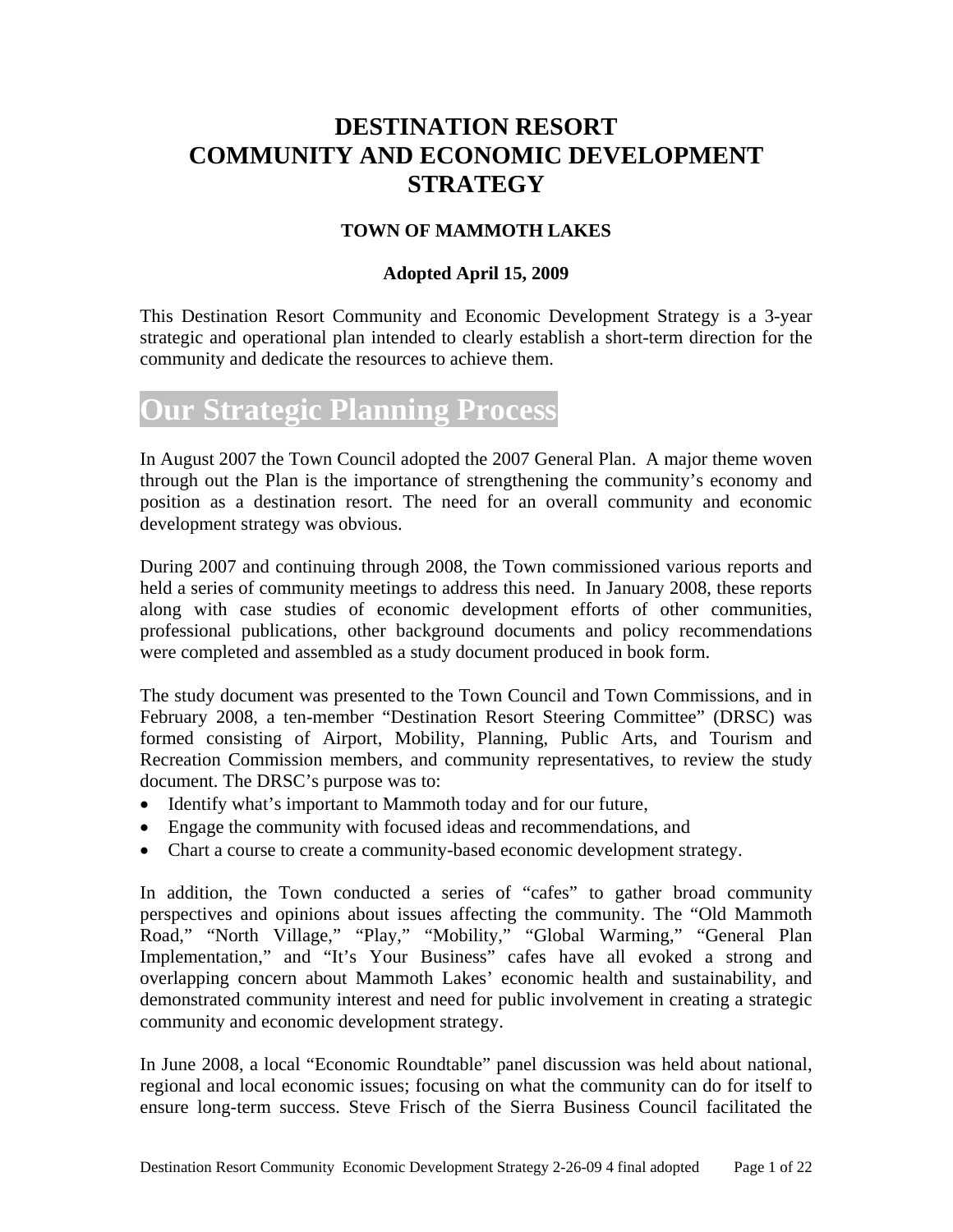Saturday morning roundtable and about 30 people participated in small group conversations held around four subject areas:

- Business to Business/Restaurant, Retail and Services/Professional,
- "The Mammoth Experience"/Marketing and Promotion,
- Lodging, Real Estate, and Construction, and
- Events and Activities Programming and Place-making.

The DRSC used information gained from this extensive community engagement process, commissioned reports, and evaluation of best practices to create the Community and Economic Development Strategy which provides a more highly prioritized road map to achieve General Plan vision, goals, and actions related to economic development.

The DRSC recommended the Town focus on a limited number of high-level initiatives. They were: 1. Tourism - filling beds during mid-week and shoulder seasons, 2. Destination Resort – place-making and securing guest venues and facilities, 3. Feet First – mobility improvements, 4. Recreation – planning and building trails and recreation facilities, 5. Sustainability – conserving our natural resources, 6. Air Service – providing commercial air service, 7. Economic Development – assisting all of our local businesses, and 8. Organizational Effectiveness and Community Engagement – a market focused government.

This Destination Resort Community and Economic Development Strategy is the culmination of these efforts.

# **Our Strengths and Challenges**

Mammoth's economy is almost wholly dependent on tourism. Virtually every aspect of the community is directly or indirectly linked to tourism - trails, natural resources, branding and town identity, conference facilities, transportation; so too are local businesses – dining, food, clothing, gear, ticket sales, and other services.

## **Strengths**

Strengths of our tourism-based economy are:

- Our incredible natural setting and abundant outdoor recreational activities.
- Our climate, 300 days of sun and 400 inches of snow each year.
- Mammoth's proximity to the Los Angeles market has made us their playground. Southern Californian's comprise the majority of Mammoth's visitors and second homeowners, and are a major, consistent source of revenues.
- Mammoth has been attractive to large developers such as Intrawest and Starwood that has resulted in major investments in higher-end lodging.
- Mammoth Mountain Ski Area itself is renowned for its size and tremendous variety of terrain for all skill levels and continues to improve on-mountain skiing and snowboarding facilities to attract new visitors.
- Our close proximity to world renowned parks and forests like Yosemite National Park.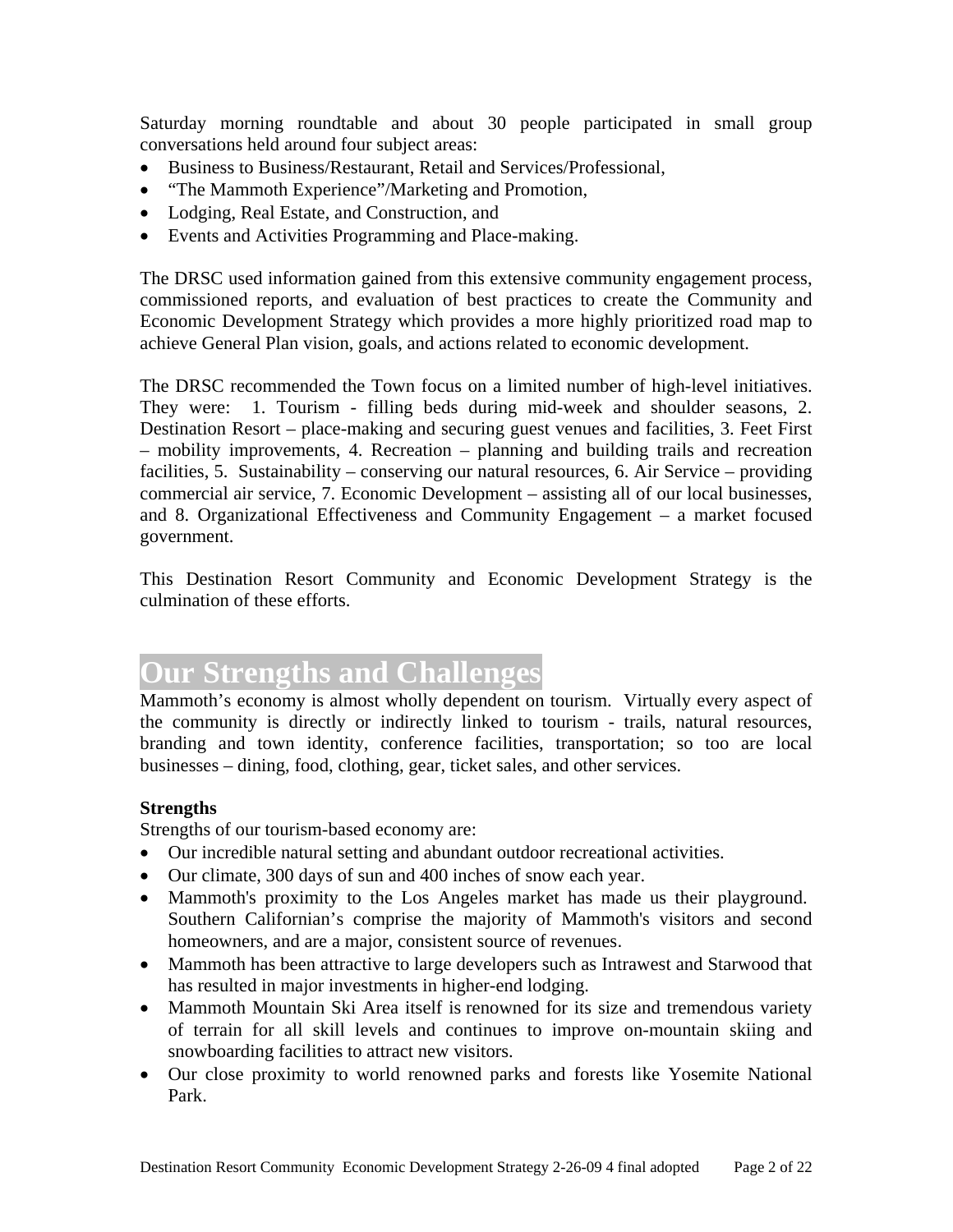• Mammoth's isolation, which is in some ways a disadvantage, results in one of its greatest strengths: no sprawl is possible. Mammoth will always be an island of civilization surrounded by unique, spectacular public lands.

## **Challenges**

Our tourism based economy is affected and threatened by:

- Environmental Factors: 1980 Long Valley Earthquake, 1980-90's volcanism, 1992 Rainbow Fire, 1991 & 2007 Low Snowfall, New Zealand Mud Snail & Quagga Mussels, Global Climate Change and Extreme Sierra Weather Patterns.
- Economic Factors: 1994 Highway 14 closed due to Northridge Earthquake, Strong Resort Industry Competition, Aging Baby Boomers, National/Global Economic Downturn, Escalating and Fluctuating Fuel Costs.
- Local Factors: Weak Spring and Fall Visitation.
- Competition: alternative recreational choices and alternatives resorts to choose from.

Mammoth's businesses experience feast or famine:

- Low average annual lodging occupancies.
- Shoulder season visitors find closed restaurants, shops, services and limited recreation choices.
- Customer service standards suffer.
- Employees work too much or not at all.
- High employee burnout.
- Difficult to attract and retain employees and achieve a sustainable employment base due to the cost of living, high housing costs, and a lack of resident amenities.

Economic diversification is difficult:

- We are geographically isolated, access is limited.
- Marketing and distribution networks are limited.
- Materials, shipping, and construction and development costs are high.
- Local costs of doing business are relatively higher than other communities.
- The Town is very limited in size and surrounded by public lands.
- Winters can be severe and energy costs can be high.

# **Our 3-Year Strategic & Operational Plan**

This Destination Resort Community and Economic Development Strategy includes the ideas of partnership, people, place and positioning. The Plan is intended to improve our overall quality of life: increase opportunity, spur investment, encourage local enterprise, serve the needs of local residents, workers and businesses, promote stable employment, reduce poverty, offer family and neighborhood life, maintain our natural environment, conserve natural resources and be both inclusive and sustainable.

This strategy looks to leverage assets to support increased competitiveness and economic growth. Ultimately, both the community and the ski area require progressive changes to become a destination resort. To achieve these goals, the Town should direct resources to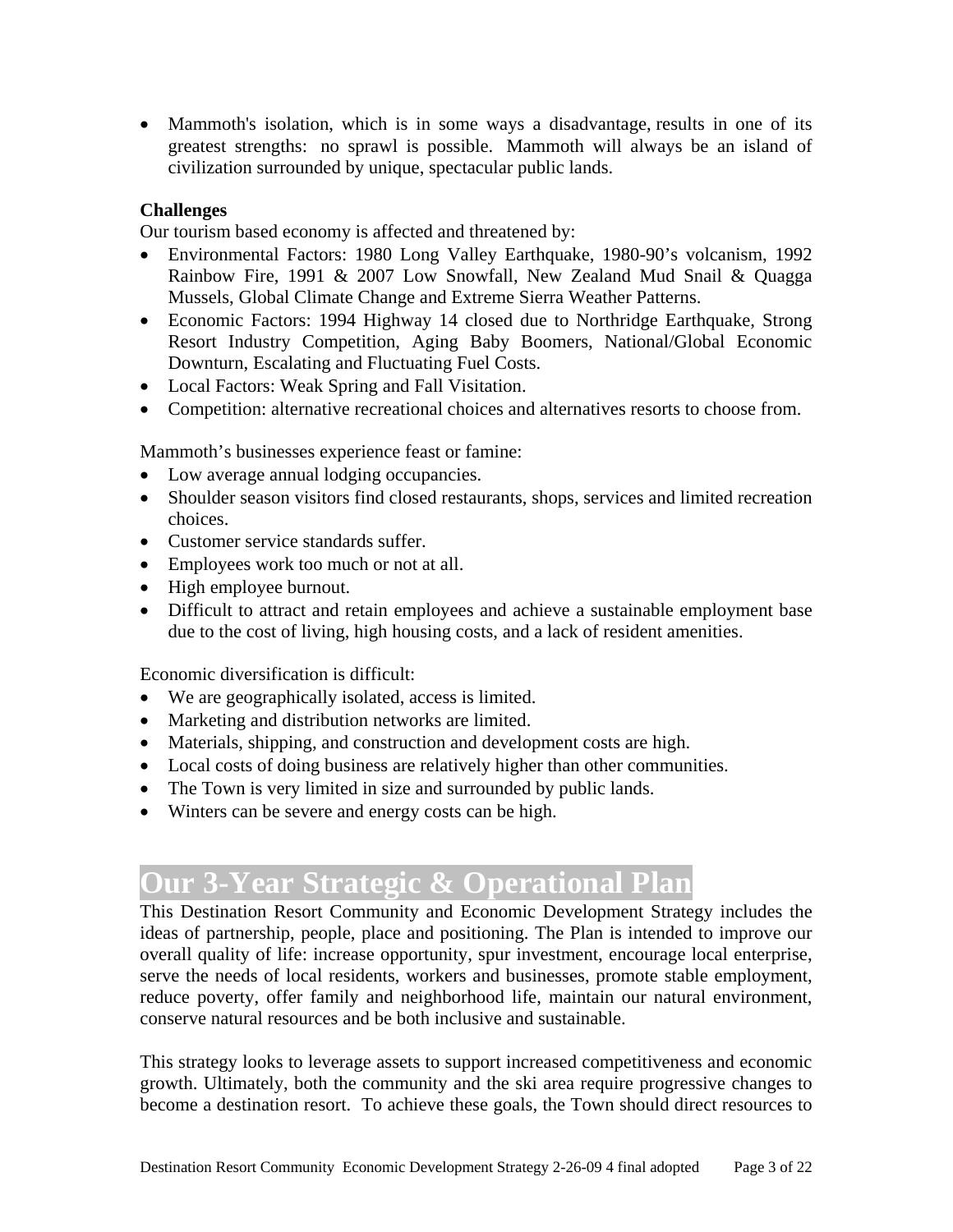the following high priority short- and mid-term strategies and objectives during this 3 year operational period (2008/2009 through 2010/2011 fiscal years).

## **Key Result Area (KRA) 1.0 Achieve Economic and Fiscal Stability**

**Disciplines: We will base our decisions on achieving the triple bottom line: one that considers economic development, land use planning, mobility, community design and place-making to achieve a thriving local economy.** 

**We will prioritize the allocation of resources and decision-making to provide activities, programs, services, and facilities that lead to higher visitation first.** 

**We will partner with the private sector and fellow public agencies to leverage visitor serving activities, programs, services, and facilities with new development.** 

**We will build partnerships with members of our community to increase opportunity, spur investment, encourage local enterprises, and serve the needs of local residents, workers and businesses.** 

Goal 1.1 Annually increase Town visitation and occupancy rates.

Goal 1.2 Stabilize and strengthen local businesses.

Goal 1.3 Annually increase municipal revenues and their reliability.

## **Air Service**

Strategy 1.1.1 Provide commercial regional air service to increase accessibility from key visitor market areas.

Objective 1.1A Achieve 20,000 enplanements per year by increasing winter air service, developing year-round air service, and providing continued service and facility improvements that will support commercial air service.

#### **Mobility**

Strategy 1.1.2 Shift the primary means of access and circulation from auto use to walking, bicycling, transportation demand management, gondolas, and transit to improve the Town's overall quality of life, reduce impacts of development and provide better emergency access.

Objective 1.2A Complete the Mobility Plan by March 2010.

Objective 1.2B By June 2010 develop a mobility facilities improvement and financing program to ensure implementation of planned infrastructure.

Objective 1.2C By July 2011 complete a town-wide parking improvement and financing plan.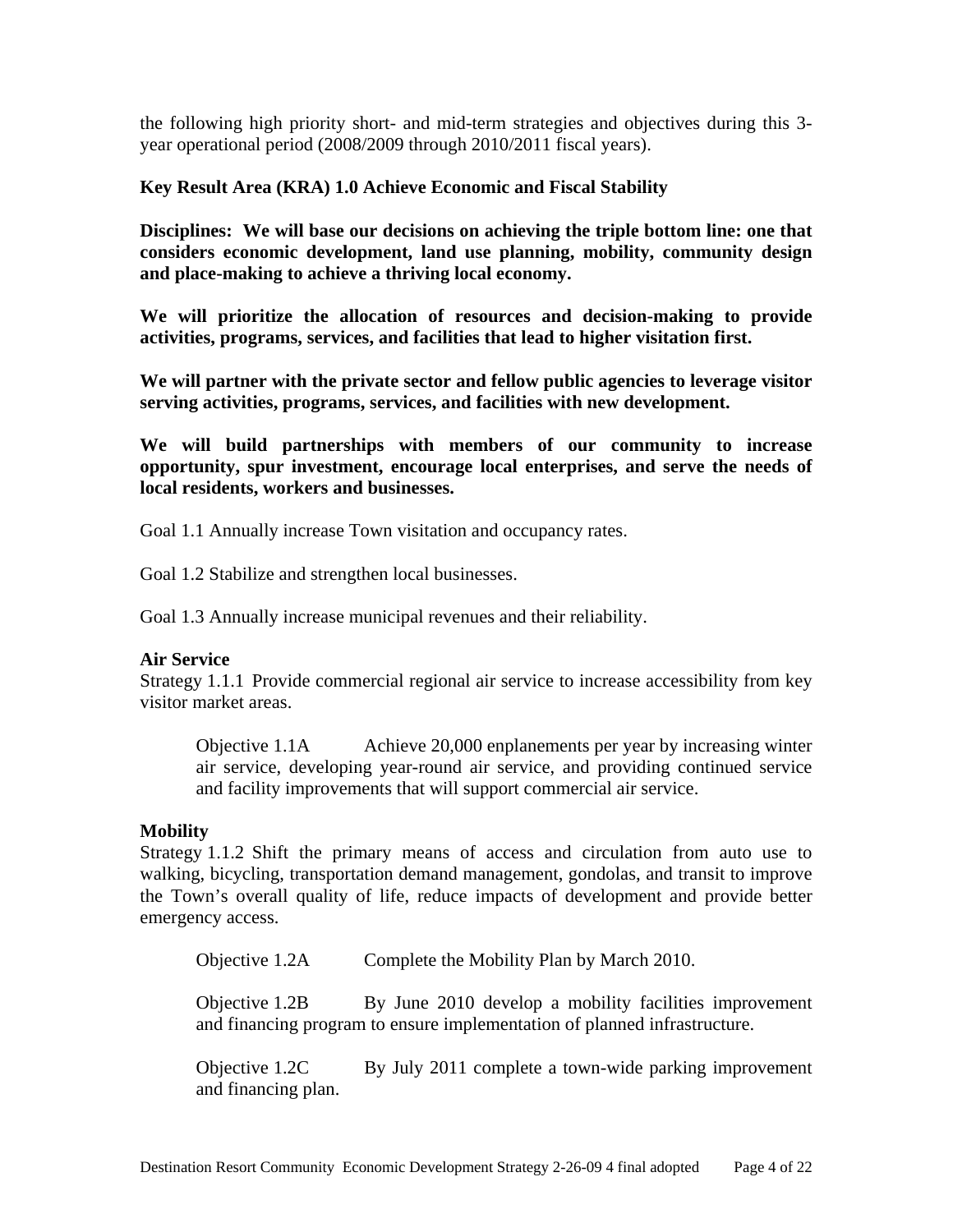Objective 1.2D Complete a town-wide wayfinding and signage system plan by April 2010. The first phase will be a demonstration trails signage and wayfinding system in place by July 2009.

## **Visitor Driving Activities, Programs, Services & Facilities**

Strategy 1.1.3 Partner with the private sector to provide a variety and range of meeting and conference spaces, indoor and outdoor event venues and recreational facilities with new development that can be programmed to drive increased visitation.

Objective 1.3A Develop a variety of meeting and conference spaces ranging from 2,000 to 5,000 square feet, 7,000 to 10,000 square feet, and 15,000 square feet with future hotel development in general and in the North Village, Town Center and Main Street districts.

Objective 1.3B Develop a variety and range of indoor and outdoor event venues with future hotel development in general and in Mammoth Creek Park, North Village, Town Center and Main Street districts that target: a 45,000 square foot indoor events facility with a 2-3 acre joint sports field and events area, a 100 seat indoor town hall/ meeting/performance facility, and three to five smaller outdoor events areas and plazas.

Objective 1.3C Complete the environmental review of the Parks and Recreation and Trail System Master Plans by December 2009. Adopt the two plans by March 2010.

Objective 1.3D By June 2010, develop a strategic implementation plan that addresses facilities improvement and identifies financing programs for the Parks and Recreation and Trail System Master Plans to begin implementation of planned infrastructure.

Objective 1.3E Complete design specifications to establish uniform standards for resort animation: decorative banners, tree lighting, information kiosks, graphics, wayfinding and accoutrements that create an attractive festive resort appearance by July 2010.

#### **Place-Making**

Strategy 1.1.4 Ensure that the North Village effectively functions as our "Visitor Oriented Entertainment Retail District."

Objective 1.4A By June 2010 complete revisions to the North Village Specific Plan to specify the critical mix and mass of uses; anchor retail, resort services and entertainment uses; meeting, event, and performance venues; and mobility and infrastructure improvements to be provided with new development.

Objective 1.4B By June 2010 develop a facilities improvement and financing program for the North Village to ensure implementation of planned infrastructure.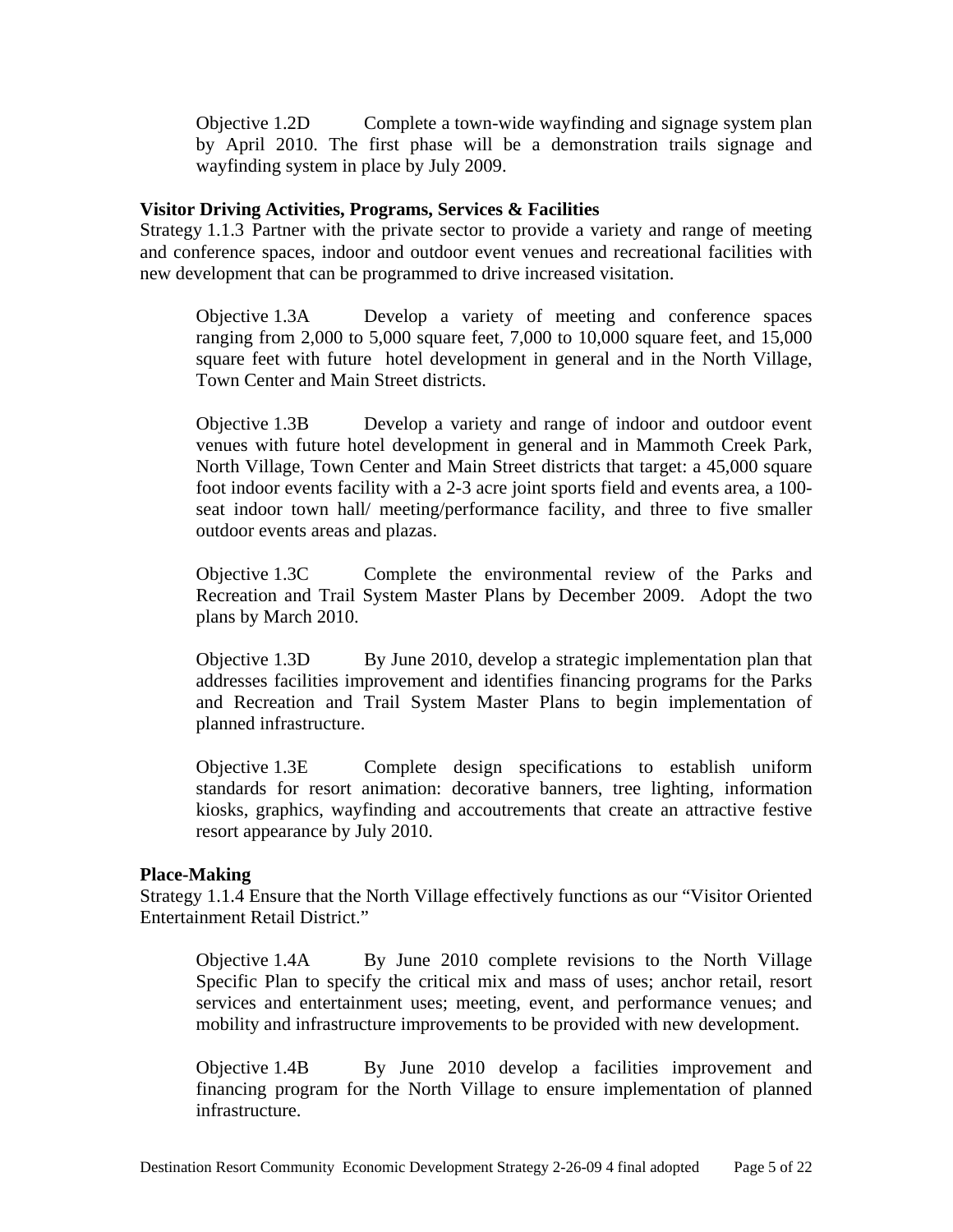Strategy 1.1.5 Establish the "Town Center" on north Old Mammoth Road that will function as a locals- and visitor-oriented mixed-use district.

Objective 1.5A By December 2009 codify the North Old Mammoth Road District Study.

Objective 1.5B By July 2010 complete a Town Center Specific Plan to specify the critical mix and mass of uses; anchor retail and entertainment uses; meeting, event, and performance venues; and mobility and infrastructure improvements to be provided with new development.

Objective 1.5C By July 2010 develop a facilities improvement and financing program for the Town Center to ensure implementation of planned infrastructure.

Objective 1.5D Complete a disposition and development plan for the Civic Center parcel to serve the community by providing public parking, events venues and joint town hall meeting/performance facility with a mix of uses by June 2011.

Strategy 1.1.6 Establish "Main Street" as a connected mixed-use residential, commercial, and lodging corridor, and an attractive Town entrance.

Objective 1.6A By December 2009 complete a Main Street district study.

Objective 1.6B By July 2010, complete a Main Street Specific Plan to specify the design and configuration of Main Street, the disposition of surplus right-of-way, a gondola system connecting to the North Village, mobility and infrastructure improvements, land uses, and design and development standards.

Objective 1.6C By June 2010 complete a feasibility study for establishing a redevelopment project area for the Main Street and surrounding areas.

Objective 1.6D By June 2010 develop a facilities improvement and financing program for Main Street district to ensure implementation of planned infrastructure.

Strategy 1.1.7 Create a visitor- and community-serving cultural, entertainment and recreation hub, at Mammoth Creek Park, Hayden Cabin, and Sherwin Meadows area.

Objective 1.7A By June 2010, complete the Mammoth Creek Park Specific Plan to specify the recreational uses and facilities including and indoor events facility with joint sports field/outdoor events area, family lawn and picnic areas, play area and equipment, and mobility and infrastructure improvements to be provided with new development.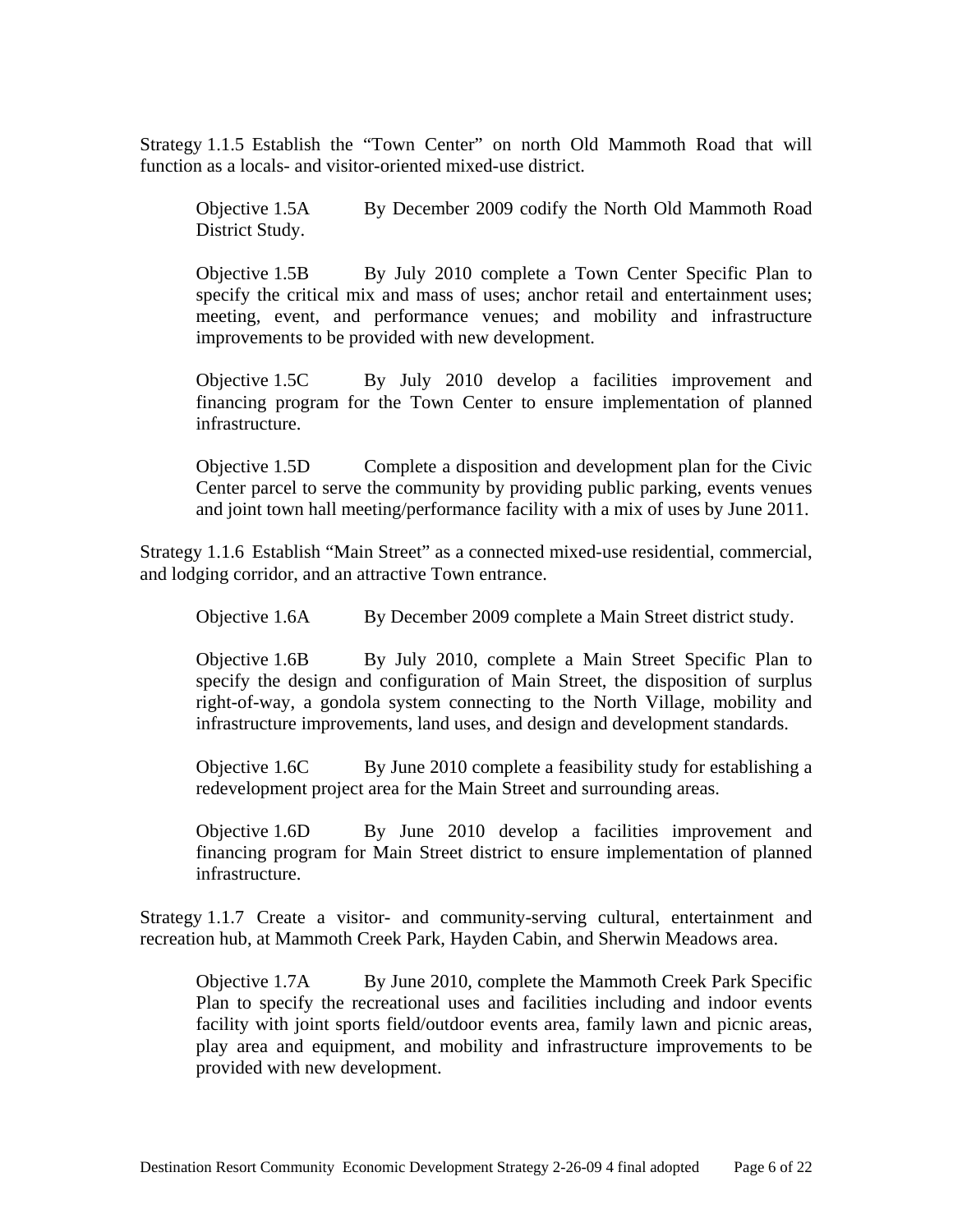Objective 1.7B By June 2010, develop a strategic implementation plan for the facilities improvement and identify financing programs for the Mammoth Creek Park to ensure implementation of planned infrastructure.

#### **Prepare for Reinvestment**

Strategy 1.1.8 Adopt policies and zoning ordinances to streamline the permit process and to achieve community expectations and standards.

Objective 1.8A Complete the Build Out Monitoring and Population At One Time Model by March 2009.

Objective 1.8B Adopt the hotel – condominium zoning ordinance by July 2009.

Objective 1.8C Adopt the community benefit / incentive zoning ordinance by July 2009.

 Objective 1.8D Complete district planning studies and develop a single integrated community concept plan by December 2009.

Objective 1.8E Complete the General Plan Housing Element update by August 2009.

Objective 1.8F Complete the Mammoth Lakes Housing workforce housing strategy by July 2009.

Objective 1.8G By December 2010 complete a comprehensive Municipal Code update consistent with the General Plan and that codifies master plans and district studies.

## **Natural Resources**

Strategy 1.1.9 Protect the area's natural resources, scenic beauty and character recognizing that these environmental attributes are also primary tourist attractions.

Objective 1.9A Complete the Impact Mitigation and Resource Conservation framework and green technology policies and standards by June 2009.

Objective 1.9B Complete resource conservation and green technologies policies and standards, complementing the relevant standards of the State Green Building Code, by September 2010. Promote the Town's leadership efforts in this field.

Objective 1.9C By June 2010, complete a framework for materials and solid waste conservation, recycling, and reuse policies and standards by June 2010.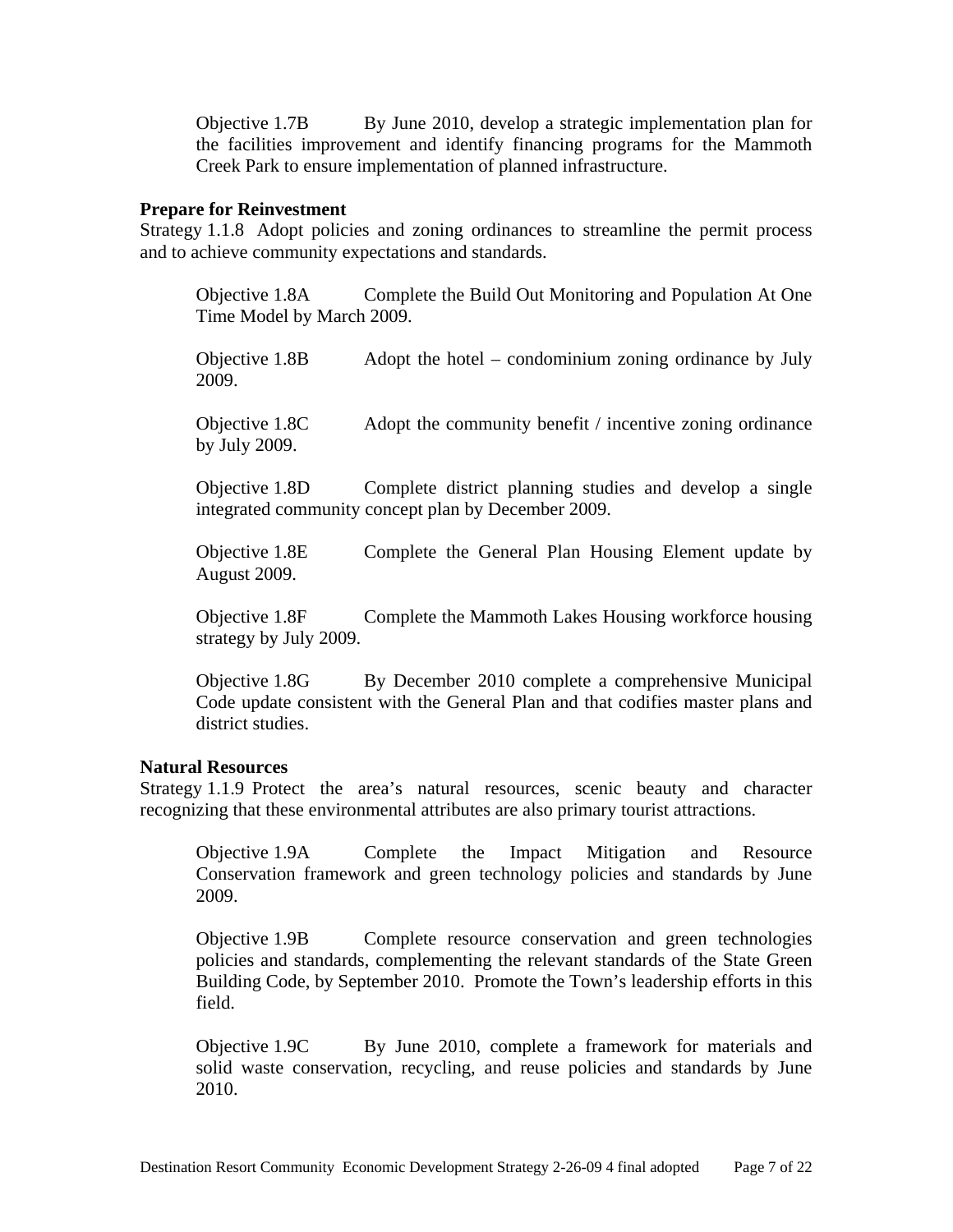## **Marketing & Promotion**

Strategy 1.1.10 Create a "Destination Marketing Organization " (DMO) to engage the local tourism industry in efforts to leverage and improve the effectiveness of external sales, marketing, and promotional efforts by adopting the model used in most destinations.

Objective 1.10A Involve at least 10 percent of our local businesses in formulating the purpose for the operations of the DMO, complete by June 2009.

Objective 1.10B Secure public sector funding for DMO operations in the Town Fiscal Year 2009-2010 budget.

Objective 1.10C Form an operational DMO by December 2009. Secure private sector funding for the DMO as part of formation process.

Objective 1.10D By December 2010, at least 80 percent of businesses provide an evaluation of the DMO's performance with desire to have services rated as satisfactory or better.

Objective 1.10E By June 2009 release the master annual sales and marketing plan that includes performance objectives and measures.

Objective 1.10F Establish and fund a community-based annual hospitality and customer service-training program by December 2009.

Objective 1.10G Implement targeted marketing programs for three new niche and emerging markets by December 2009.

### **Special Events & Cultural Arts**

Strategy 1.1.11 Provide a broad range of cultural and artistic opportunities by encouraging and sponsoring concerts, performances, visual art exhibits, festivals, and sporting, educational and civic events in the community.

Objective 1.11A By December 2009, develop a cooperative marketing campaign for arts and cultural events with metrics for effectiveness.

Objective 1.11B Hold two new visitor-attracting events in 2010. Objective 1.11C Complete a community-based art and culture plan by September 2010.

#### **Business Assistance, Diversification & Retention**

Strategy 1.1.12 Assist local businesses in order to increase business revenues and receipts, increase business and employment diversity, capture more sales locally and reduce leakage.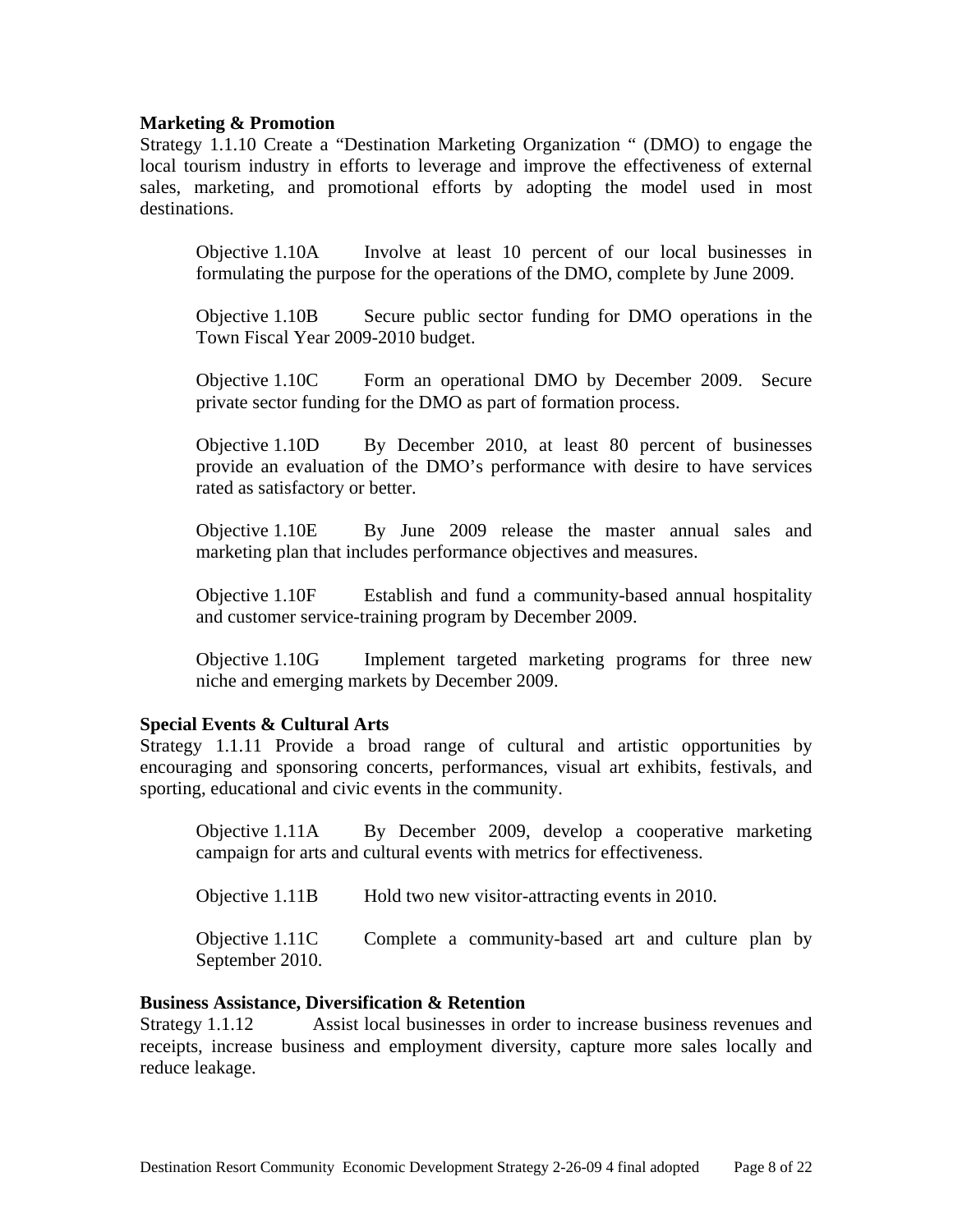Objective 1.12A Benchmark local economic performance and report quarterly performance by December 2009.

Objective 1.12B During Fiscal Year 2009-2010, conduct one visit each week with a local business to learn about conditions, concerns, and issues to find ways to improve them.

Objective 1.12C Hold quarterly business forums with local business clusters (e.g. construction, design and development; restaurant, retail and services; and lodging and real estate) to address businesses issues and resolve them. Involve at least 10 percent of our local businesses in quarterly forums.

Objective 1.12D Assemble local resource and service providers (e.g. the Sierra Business Council, Cerro Coso Community College, foundations, Town, County, State, and Federal agencies) to establish technical and financial assistance that can help small businesses. Complete by July 2010.

Objective 1.12E Establish a business resource center to provide a clearinghouse of business information and assistance by July 2010.

Objective 1.12F By December 2009 complete a guide/map to local businesses; public/private information, resources and services; and a "welcome kit" for businesses, residents and visitors.

Objective 1.12G By July 2011 develop a new businesses attraction program.

#### **Market Focused Government**

Strategy 1.1.13 Maintain an effective organization, provide higher customer service, and engage the community in all of the Town's major efforts.

Objective 1.13A Dedicate staff resources in each Fiscal Year Budget to maintain a safe and attractive community through code compliance and community outreach programs.

Objective 1.13B Conduct an annual audit to identify and eliminate unnecessary, overlapping and contradictory regulations and to ensure that fees and levies imposed on new and expanding businesses are fair and broad based.

Objective 1.13C Continue to streamline and expedite the development approval process to reduce unnecessary delay and costs.

Objective 1.13D By July 2010 complete a survey of competitive resort communities to benchmark municipal revenues, services costs, and fees. Keep local service costs and fees competitive with them.

Objective 1.13E By July 2010 specify indicators to measure the financial health of the Town.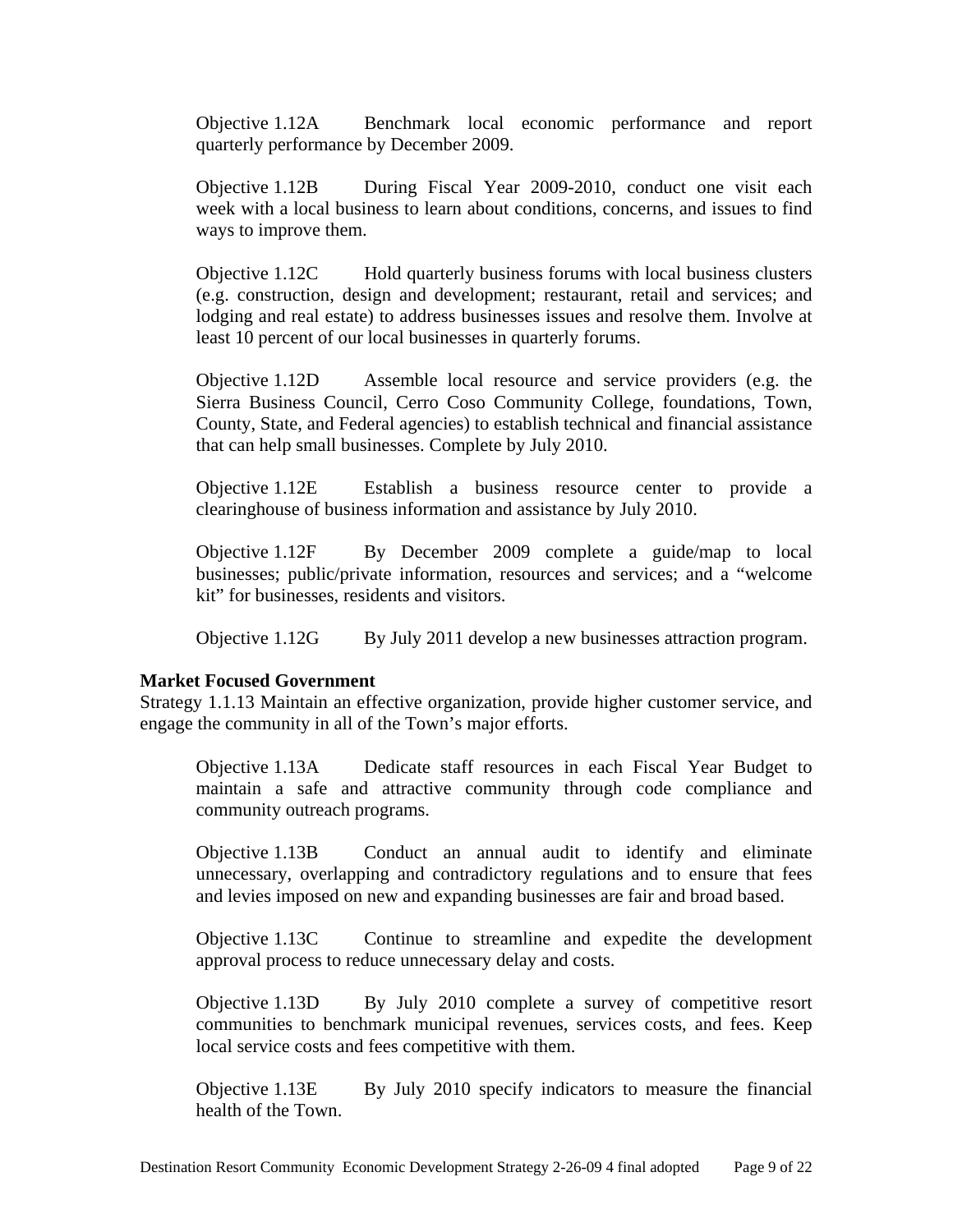Objective 1.13F Overhaul the Town's web site to be the first and best source for local government information and services by July 2010.

Objective 1.13G Seek and secure new funding sources for priority activities, programs, services, and facilities.

Objective 1.13H Adopt Fiscal Year 2009-2010 budget polices that place a high priority on providing visitor driving recreation activities, programs, services, and facilities.

Objective 1.13I Adopt comprehensive budget policies for service contracts, cultural arts and special events, and business assistance loans and grants in the 2010-2011 Fiscal Year budget.

Objective 1.13J Begin an annual community survey to identify citizen satisfaction with the range, quality and cost of Town services by December 2010.

Objective 1.13K By 2010, at least 80 percent of businesses rate the Town performance in providing services as satisfactory or better.

Objective 1.13M Dedicate resources in each Fiscal Year Budget to maintain a well trained staff in new trends affecting public services, such as resource conservation and green technologies.

The following sections of this document provide contributing and supporting information.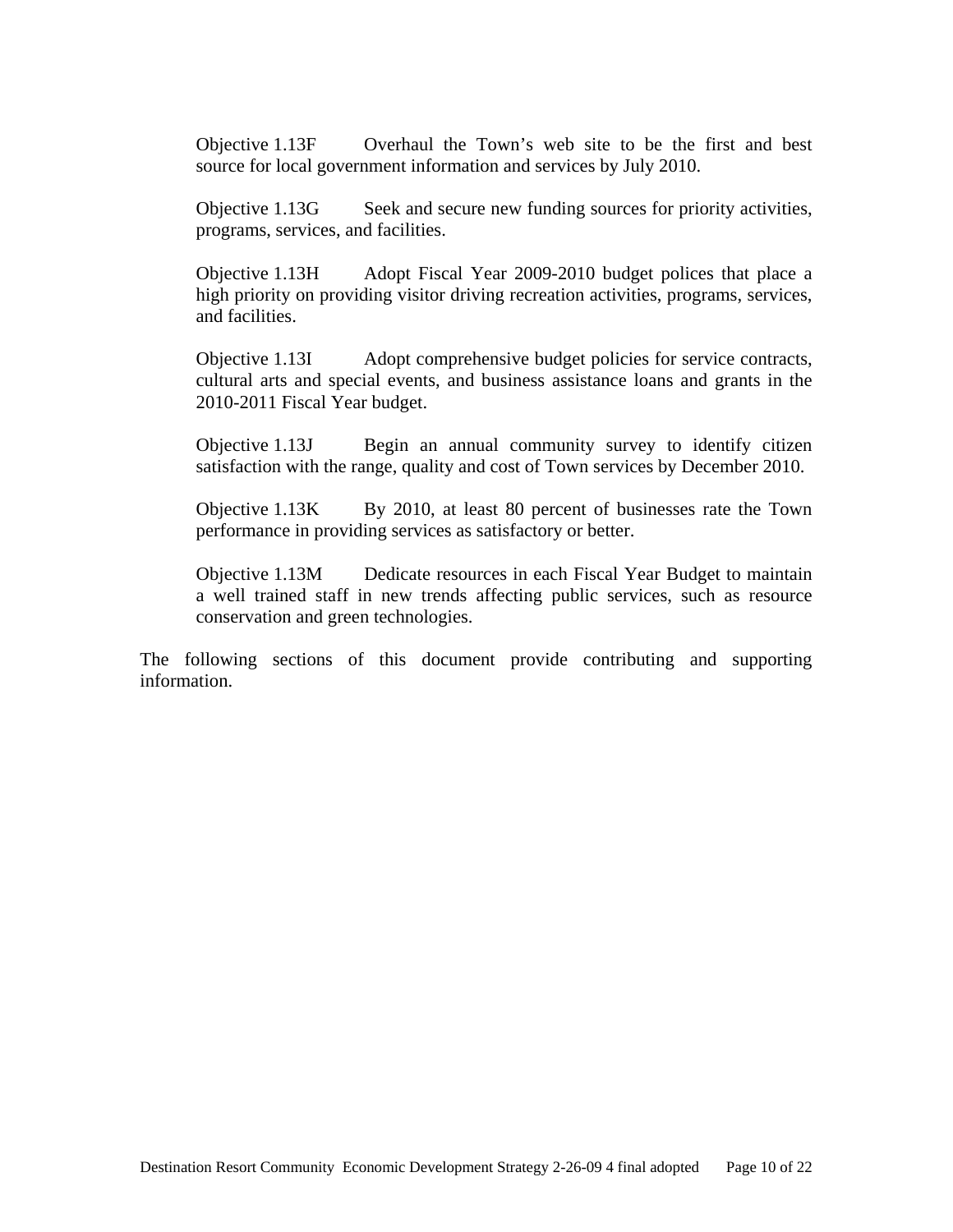# **Our Organizational and Community Profile**

The Town of Mammoth Lakes is a General Law city incorporated in 1984. The Town has a council/manager form of government, with a five-member Town Council elected at large. The Mayor is selected by the Council from among its members, and serves a oneyear term. The Town Manager, appointed by the Council, is the chief administrative officer carrying out the policies of the Council and directing a municipal organization of approximately 114 full and part-time employees. The Town's annual operating budget is approximately \$18.5 million.

Mammoth Lakes is the only incorporated municipality, and the center of population, development, and visitation, in the County of Mono. It's the largest community in the Tri-County area, consisting of Inyo, Mono and Alpine Counties. Because of the high level of visitation and associated employment of those who commute into town for work, the Town serves a population far greater than its permanent residents. Mammoth is an "island," bounded on all sides by the Inyo National Forest and other publicly owned lands. With a mere four square miles available for development, the character, quality, and function of the community and new development is very important.

## **Primary Products and Services**

*Traditional Government Services -* including services that are normally expected from a municipal government, such as:

- Trash pick-up and removal (via franchise agreement)
- Maintenance of streets and drainage systems
- Snow removal
- Parks and recreation facilities and programming
- Public Transportation, via participation in Eastern Sierra Transit Authority
- Workforce Housing, via funding of Mammoth Lakes Housing

*Non-Traditional Government Services* - in light of the community's role as a resort/vacation area:

- Marketing and promotion
- Support/coordination for visitor-oriented special events

*Regulatory/Enforcement* - including services to protect the general public interest, such

- as:
- Police
- Animal control
- Building plans examination and permitting
- Code enforcement
- Land use permitting

*Management/Administrative Services* - including a wide range of centralized support services to internal users:

• Airport services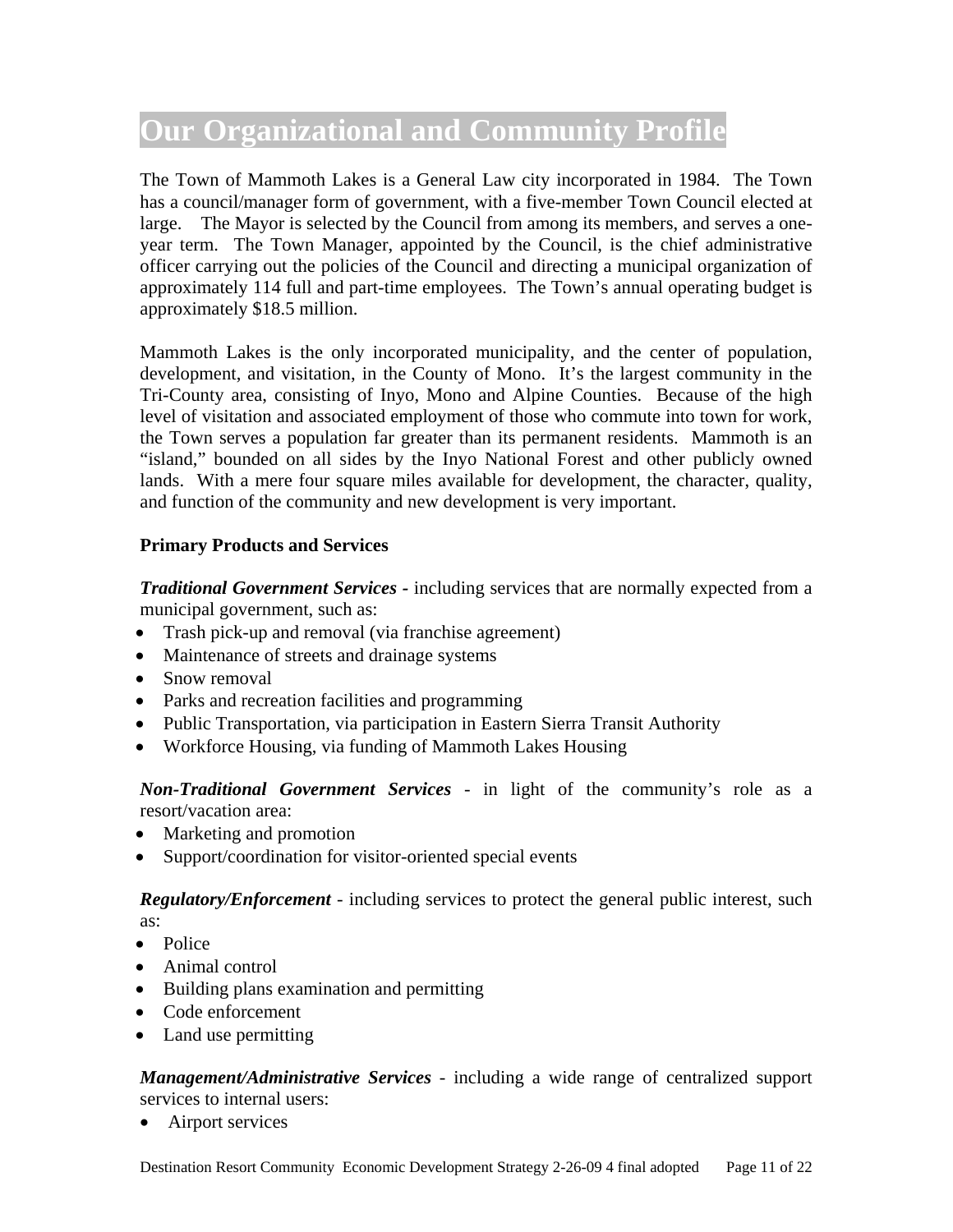- Engineering
- Facilities maintenance
- Financial management
- Fleet maintenance
- Information systems
- Human resource management
- Legal support
- Risk management
- Council and Advisory Commission support

## **Services Provided by Other Agencies/Entities:**

- Education-Mammoth Unified School District, Mono County Office of Education, and Cerro Coso Community College District
- Electrical utilities—Southern California Edison
- Fire—Mammoth Lakes Fire Protection District
- Medical-Mammoth Lakes Hospital District
- Natural gas—Turner Propane (Heritage) and Amerigas
- Public lands-United States Forest Service and National Park Service
- Water and sewer—Mammoth Community Water District

## **Delivery Mechanisms:**

Town services are delivered directly to customers through six operational departments and administration. A non-profit (Mammoth Lakes Housing) and a Joint Powers Authority (Eastern Sierra Transit Authority), in partnership with the Town, provide workforce housing and transit services, respectively.

## **Key Customers and Stakeholders**

| <b>KEY CUSTOMERS</b>                 |     |              |
|--------------------------------------|-----|--------------|
| Local residents                      |     |              |
| <b>Visitors</b>                      |     |              |
| Second homeowners                    |     |              |
| <b>Businesses</b>                    |     |              |
| Special interest and advocacy groups |     |              |
| Community agencies                   |     |              |
| Development                          | and | construction |
| community                            |     |              |
| Special districts                    |     |              |
| Property owners                      |     |              |
| Schools                              |     |              |

## KEY STAKEHOLDERS

Town Council Mono County Agencies State Agencies Federal agencies Advisory Commissions Employees Grant providers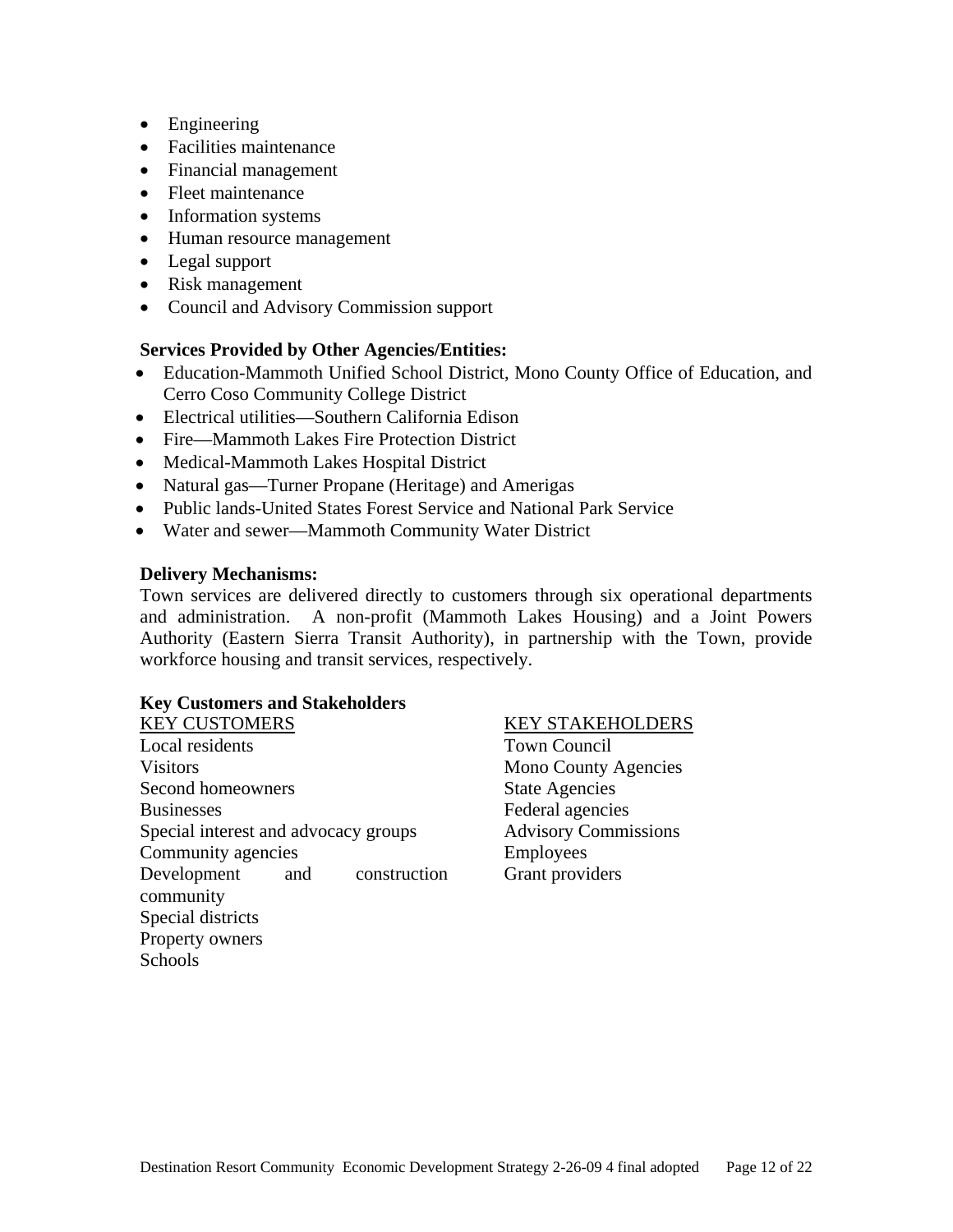## **Current and Future Requirements and Expectations**

The Town's key customers and stakeholders generally require or expect the following:

- Affordable taxes and fees for service
- Service quality and quantity sufficient to maintain a high quality of life
- Timely and efficient delivery of services
- A stable, financially secure local government able to effectively deal with emerging requirements
- A local government compliant with state and federal mandates, regulations, and rules
- A community that provides good and improving economic opportunity for everyone
- Accessibility; a convenient means of requesting service or filing a complaint
- Civic engagement and transparency in decision making

## **Challenges Facing Municipal Government and the Town of Mammoth Lakes**

With these service expectations in mind, the Town is facing increasingly difficult challenges in terms of fiscal resources. In addition, broader trends in our national and state economies and politics affect the types and complexity of services the Town provides.

The *National League of Cities* and the *National Association of Counties* identified several recent trends in local government that will likely affect the way communities operate. Anticipation of how these trends will affect our community is an important factor in determining the overall strategies. Key trends include the following:

*Changing demographics* – The ethnic composition of communities, especially in metropolitan areas, continues to evolve, creating a growing need for multi-lingual and cultural services. As 77 million baby boomers age and begin retiring, the community will need to consider issues such as changing recreational preferences, succession planning and knowledge retention, and health and retirement. Conversely, the technology generation will continue to expand, reducing the digital divide between generations.

*Climate change and sustainability* – California is at the forefront of the worldwide effort to tackle the causes - and consequences - of climate change. The State has set ambitious goals to reduce emissions of carbon dioxide and other greenhouse gases to 1990 levels by 2020, and to 80 percent below 1990 levels by 2050. Strong State goals require effective local action and California communities will be asked to play a leadership role both to reduce greenhouse gas emissions and to prepare for the consequences of climate change. Legislative initiatives such as, AB 32 - California Global Warming Solutions Act of 2006; SB 375 - Regional Transportation Planning, Housing, CEQA and Global Warming Emission Reduction Measure; the California Green Building Standards Code; as well as changing CEQA requirements - CA Attorney vs. County of San Bernardino and SB 97, will impact local government, planning, and the regulatory environment.

*Fiscal stewardship and economic shifts* – Economic conditions have placed pressure on some federal and state governments, shifting the provision of additional services, often without increased funding or resources, to county and municipal government. Current trends foreshadow a continued economic slowdown and a recession that will place additional strain on local government.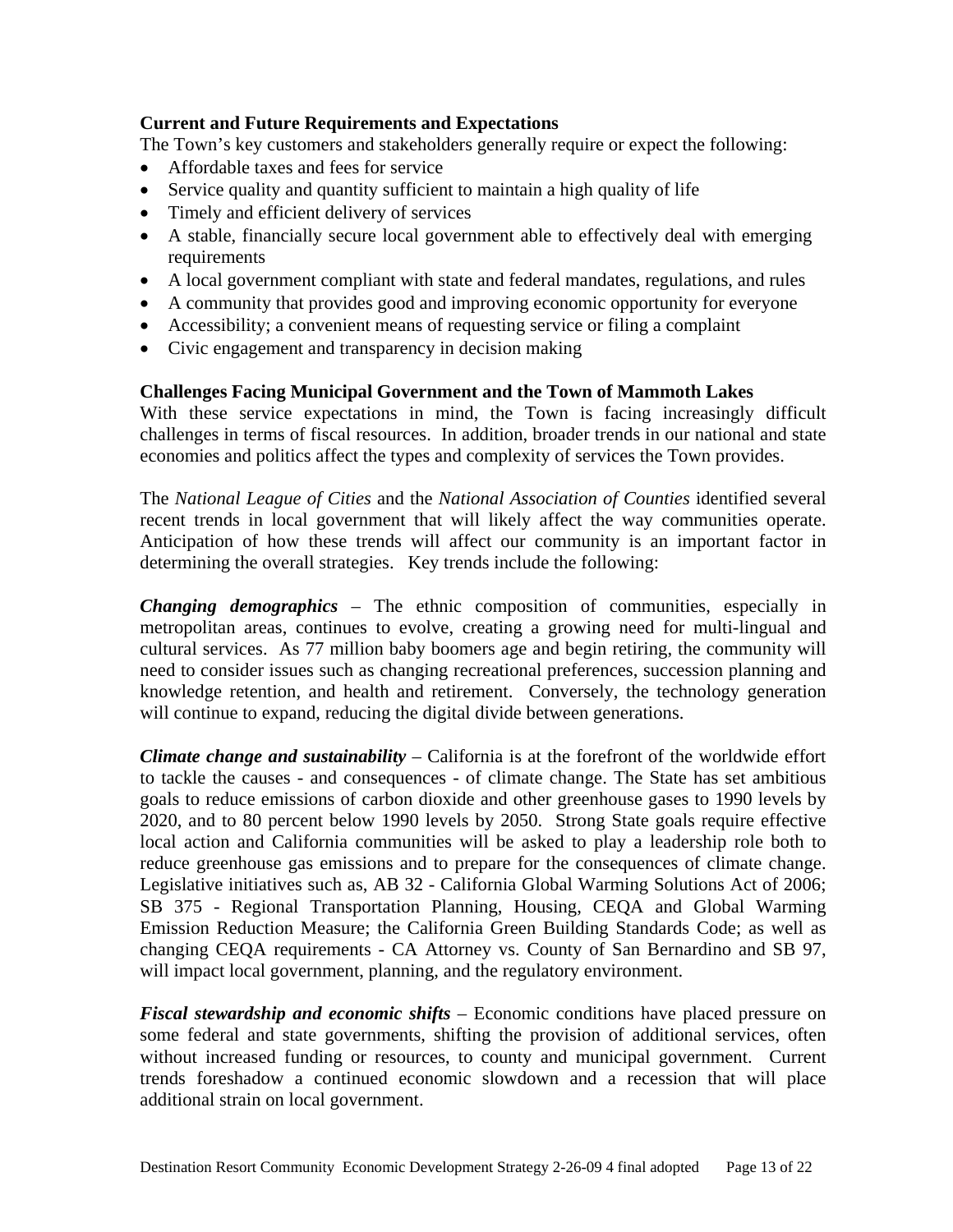*Economic growth and vitality* – To address quality of life issues, communities are beginning to address ways to improve economic vitality through growth in business and employment, which has been a challenge given the continuing gap between local revenues and expenditures.

*Healthy and livable communities* – Nationwide increases in childhood and adult obesity and associated health risks such as diabetes, heart disease, high blood pressure and cancer, have led to changes in how communities and neighborhoods are planned and built. Attention is now focused on providing safe and healthy lifestyle options like planning for walking and biking accessibility to work, school, recreation and shopping destinations; building trails, parks and playgrounds that encourage daily exercise; and building affordable and accessible in-town housing.

*Civic engagement, trust and governance* – Trust between local officials and citizens have recently been tested because of disengagement at the national and global levels. As a result, there is a growing emphasis on community participation in governmental policy making and local governance.

*Performance management and measurement* – Much like businesses, local governments are facing an increasing need to measure performance and demonstrate results using key indicators and metrics. Measurement can apply to municipal conditions within the community (e.g. physical, environmental, economic, social, etc.).

*Convergence and performance* – An active movement towards improving processes have turned communities towards centralization and consolidation of existing systems in order to reduce operating costs. Communities will also benefit from technologies that have become more powerful, but have remained cost-effective.

*E-Government* – Communities are utilizing more online services to provide citizens with increased information, greater civic involvement, and improved municipal services. Portals are also being used internally to share information throughout the organization and promote collaboration.

*Security* – Communities must incorporate a full, secure, and reliable network and telecommunications infrastructure with physical security protection. Identity management and content security to prevent spam, worms and viruses are two major focal points. Additionally, the increase in online services provided to the public will require technology to avert identity theft and credit card fraud. The threat of terrorism has forced communities to enhance local public safety efforts. Federal agencies have also gradually been increasing funding for homeland security initiatives at both the state and local levels.

*Disaster preparedness and recovery* – The need for planning to mitigate the effect of manmade or natural disasters has become an imperative. Communities are implementing various tools and procedures such as replication software and mirrored sites to minimize downtime in an attempt to restore systems and bring them back online.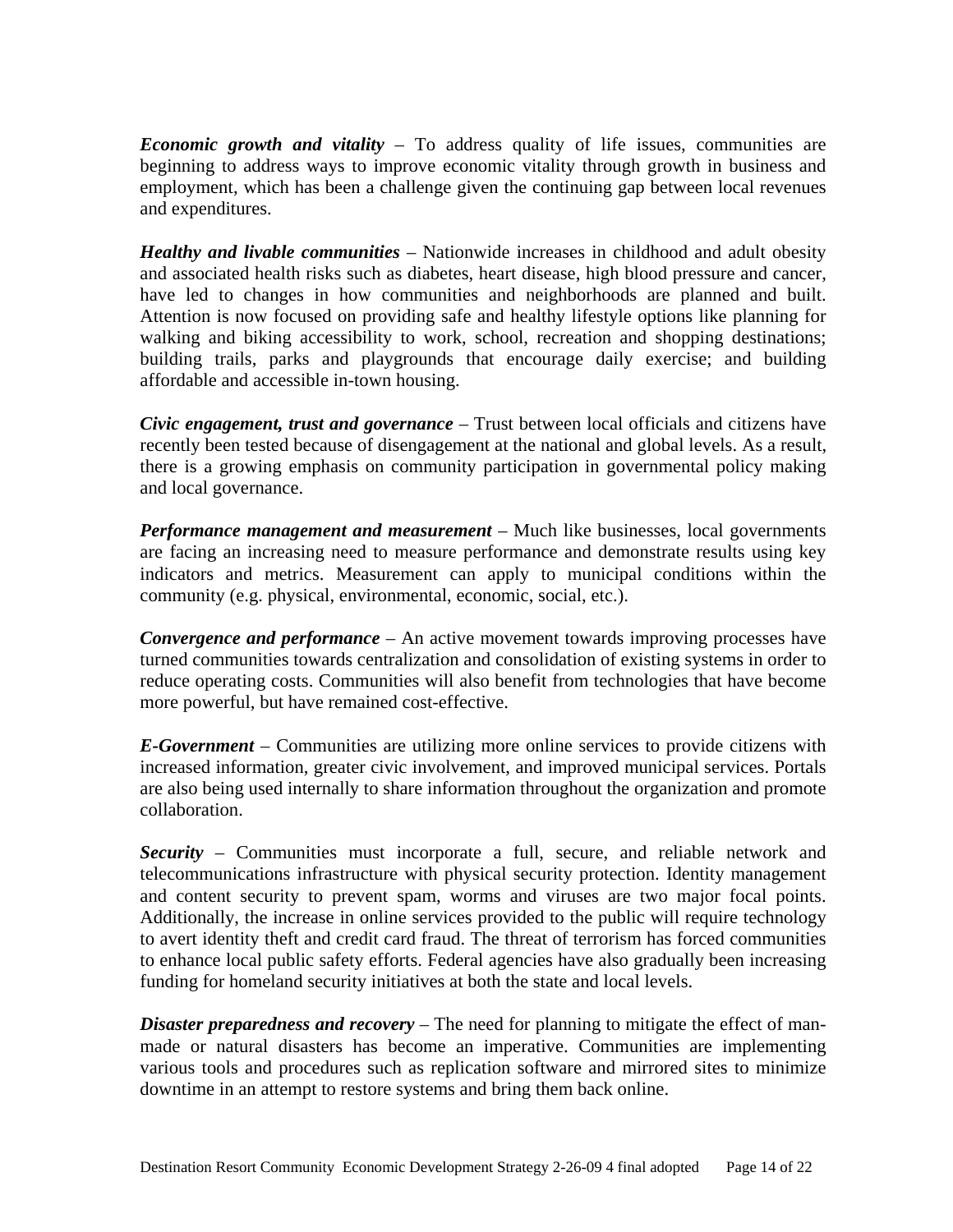## **Community Profile**

This is the current "snapshot" of population, housing and employment in Mammoth Lakes and Mono County.

| Town of Mammoth Lakes Population (2008) | 7,413                       |
|-----------------------------------------|-----------------------------|
| Mono County Population (2008)           | 13,759                      |
| Mammoth Lakes Percentage of County      | 53.9%                       |
| Population (2008)                       |                             |
| Mammoth Lakes Housing Units (2000)      | 7,960                       |
| Mammoth Lakes Housing Units: (2008)     | 9,235                       |
| estimated)                              |                             |
| Mono County Housing Units (2008)        | 13,691                      |
|                                         |                             |
| Mono County Median Income (2006)        | \$65,900                    |
| Mammoth Lakes Unemployment Rate (2008)  | $6.0\%$ (Jan.-Aug. average) |

## **2008 Quick Statistics**

Source: State of California, Department of Finance, E-5 Population and Housing Estimates for Cities, Counties and the State, 2001-2008, with 2000 Benchmark. Sacramento, California, May 2008; Department of Housing and Urban Development, 2008. Census 2000

## **Mono County Demographic Profile (2005 estimated)**

| Age          | Number | Percentage of Total |
|--------------|--------|---------------------|
| Under 18     | 3,366  | 25.0%               |
| 18-34        | 2,886  | 21.5%               |
| $35 - 55$    | 4.449  | 33.1%               |
| 55 and Older | 2,735  | 20.4%               |

| Race               | Number | Percentage of Total |
|--------------------|--------|---------------------|
| White              | 9,814  | 73.0%               |
| African-American   | 106    | 0.8%                |
| Hispanic, Any Race | 3,094  | 23.0%               |
| )ther              |        | 3.2%                |

| Gender | Number | Percentage of Total |
|--------|--------|---------------------|
| Male   | 7,320  | 54.1%               |
| Female |        | 45 9%               |

Source: UCSB Economic Forecast for Mammoth Lakes, June 2006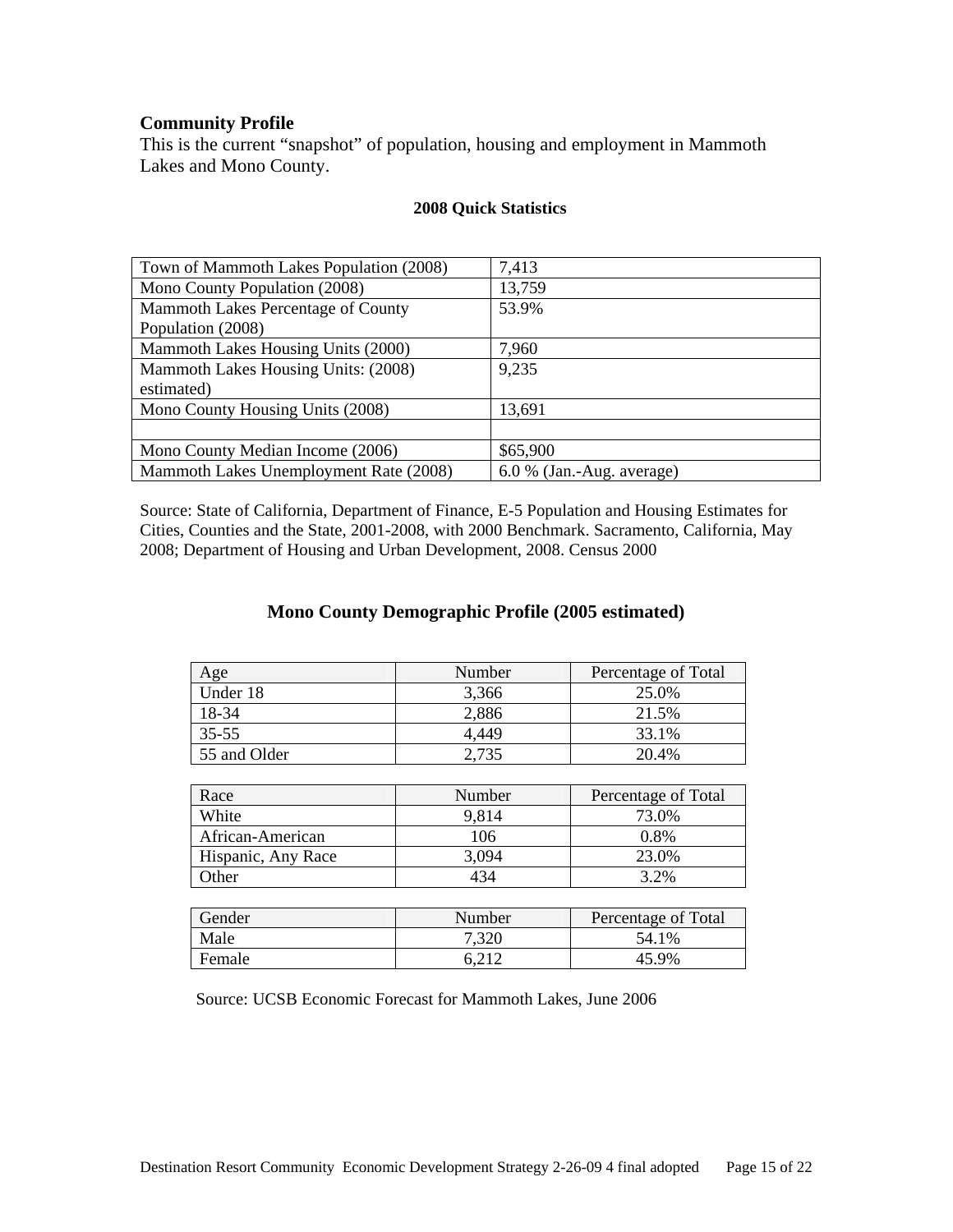## **Mammoth Lakes Housing Profile (2000)**

|                            | Number | Percentage of Total |
|----------------------------|--------|---------------------|
| <b>Total Housing Units</b> | 7,960  | 100                 |
| Vacant/Seasonal            |        |                     |
| <b>Housing Units</b>       | 5,146  | 64.6%               |
| Occupied Housing Units     |        |                     |
|                            | 2,814  | 35.4%               |
| Renter-Occupied            | 1,329  | 33.8%               |
| Owner-Occupied             | 1,485  | 66.2%               |

Source: U.S. Census 2000

|                                | Number | Percentage of Total |
|--------------------------------|--------|---------------------|
| <b>Total Housing Units</b>     | 7,960  | 100%                |
| <b>Single Family (Attached</b> |        |                     |
| and Detached)                  | 3,087  | 38.8%               |
| Duplex, Triplex and            |        |                     |
| Fourplex                       | 1,540  | 19.4%               |
| 5 to 19 Units                  | 1,918  | 24.1%               |
| 20 Units or More               | 1,220  | 15.3%               |
| <b>Mobile Homes</b>            | 183    | 2.3%                |
| Other (RV, van, etc.)          | 10     | 0.1%                |

Source: U.S. Census 2000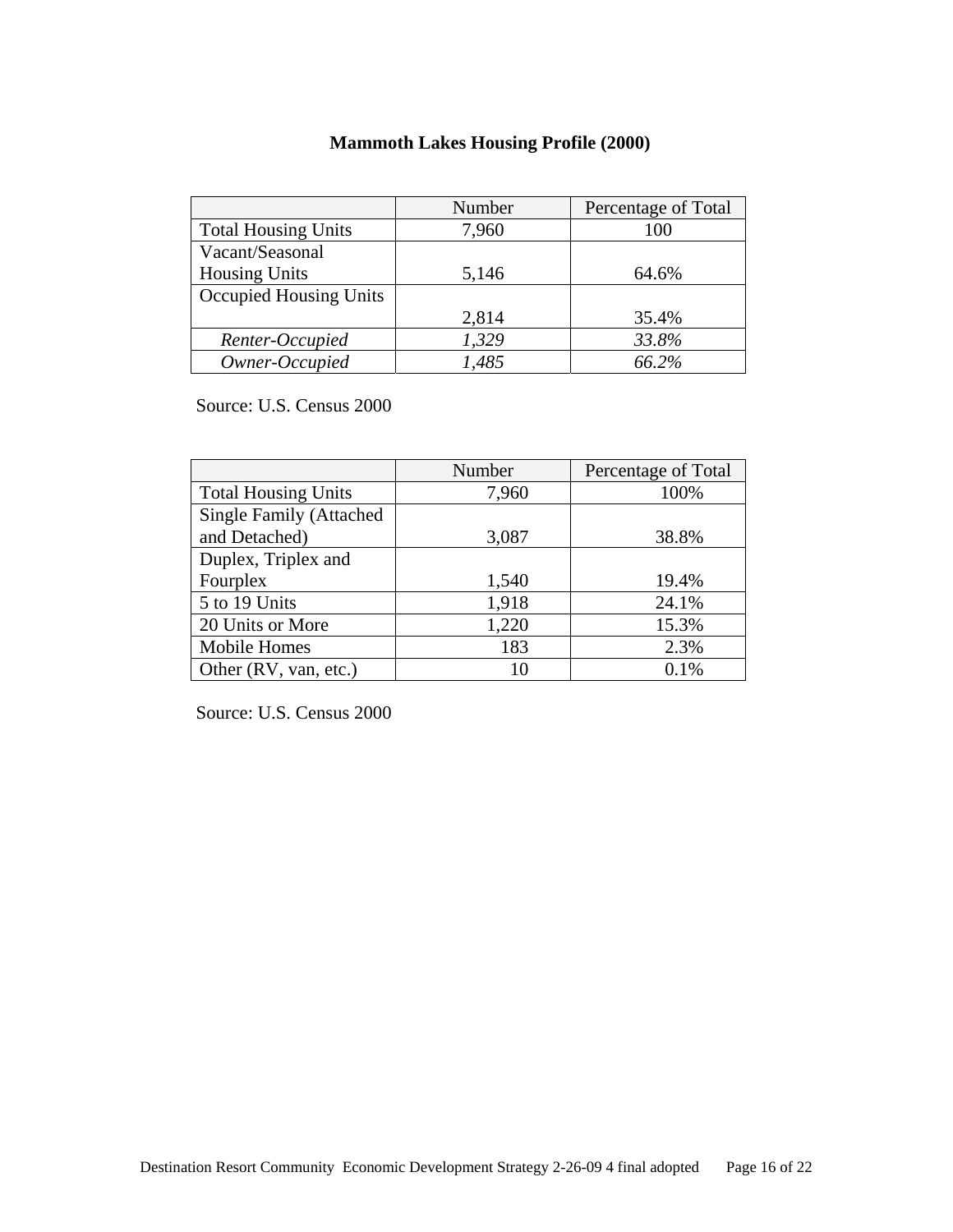#### **General Statistics**

| Employment (2005)                | 5,372                       |
|----------------------------------|-----------------------------|
| Average Salary (2005)            | \$24,780                    |
|                                  |                             |
| Taxable Sales (2005)             | \$200.6 Million             |
| Per Capita Taxable Sales (2005)  | \$30,700                    |
| Median Home Price (2007)         | \$905,000                   |
| Median Condo Price (2007)        | \$546,000                   |
| Mono County Median Income (2006) | \$65,900                    |
| Mammoth Lakes Unemployment Rate  | $(Jan.-Aug.$<br>$\%$<br>6.0 |
|                                  | average)                    |

Source: UCSB Economic Forecast Report Town of Mammoth Lakes, June 2006; California Employment Development Department



## **Mono County Employment by Industry, 2008**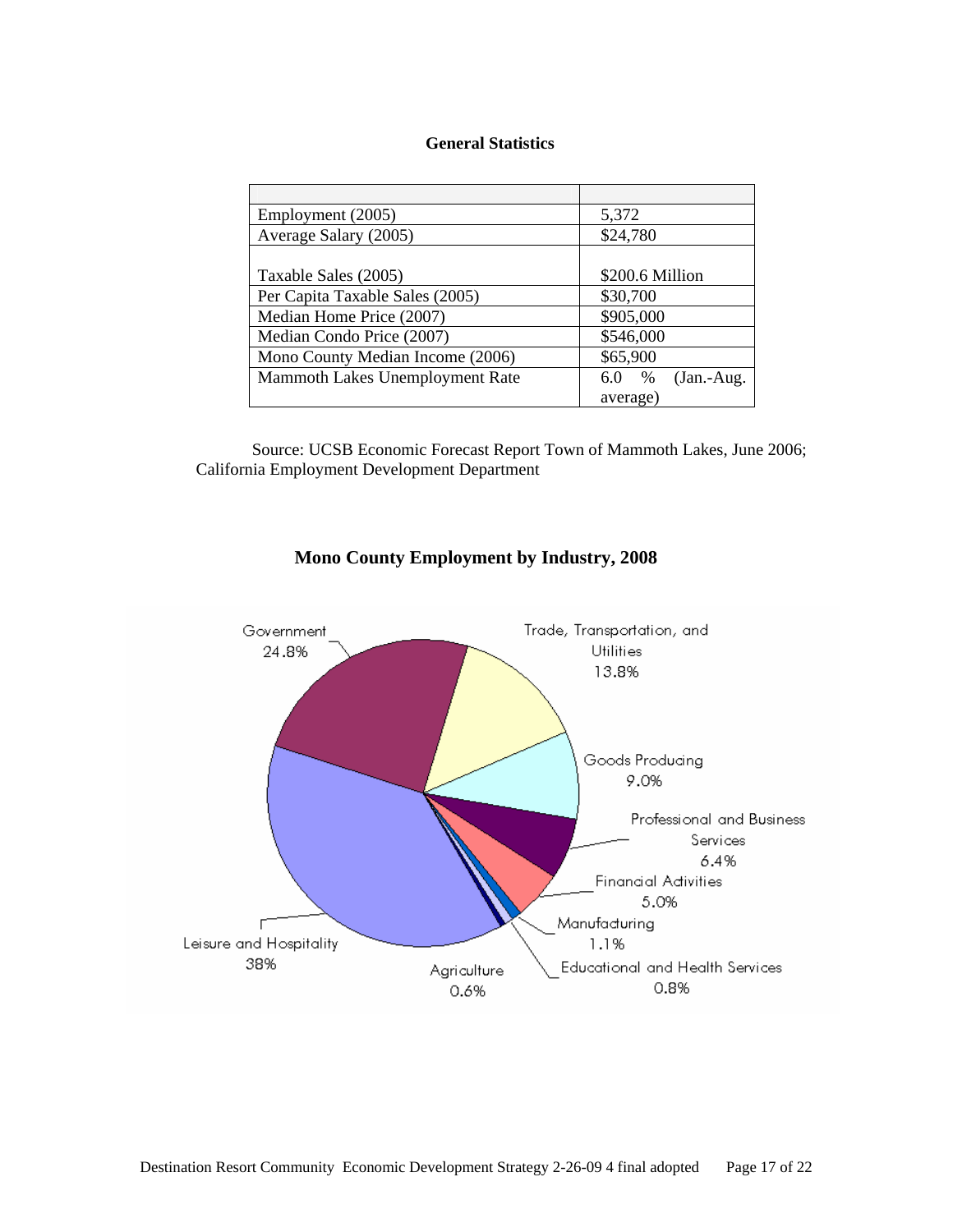# **Our Competitive Position and Long Term Outlook**

In recent years there has been a great deal of progress in making the Town more economically sustainable. Mammoth's competitive position in the resort market has been strengthened by:

- Upgrades at the Mammoth Mountain Ski Area, which improve quality of the on mountain experience.
- Construction of the first phases of the North Village which provides a new type and quality of visitor accommodation and a sense of place and center of activity for visitors.
- Providing increased tourism and marketing funds through TOT increases.
- Formation of Mammoth Lakes Housing, Inc. as a provider of and advocate for workforce housing.
- Adoption of Measure "T" to fund public transit and creation of ESTA as a public sector transit provider.
- Formation of Mammoth Lakes Trails and Public Access.
- Adoption of Measure "R" to fund parks, recreation and trails.
- Initiation of winter commercial air service to expand our reach to additional markets.
- Close collaboration and partnership with the United States Forest Service.

These and many other public and private projects and programs have contributed to our competitiveness and have strengthened our economy. In spite of all this, our strong variability in seasonal visitation and the current economic climate is a reminder that the Mammoth economy is still very seasonal, and very vulnerable to forces outside our control.

Recent economic studies commissioned by the Town indicate positive long-term outlook for the community. The University of California, Santa Barbara (UCSB) Demographic and Economic Report (2006) report identified investment in the Town's resort infrastructure as a trend augmented by new development that would lengthen visits and increase visitation from both new and existing demographic visitors. Because of those trends, it is expected that Mammoth's economy will continue to show growth throughout the forecast horizon, although cyclical ups and downs should be expected. Retail, other services and construction will be the creators of economic activity during this development period.

The Economic Research Associates (ERA) economic report (2007) forecasts steady and reasonably strong long-term growth for Mammoth. The Town's projected year-round population is expected to grow to 11,200 by 2025. The number of visitor-nights is projected to increase from 2.16 million in 2007 to 3.04 million by 2025.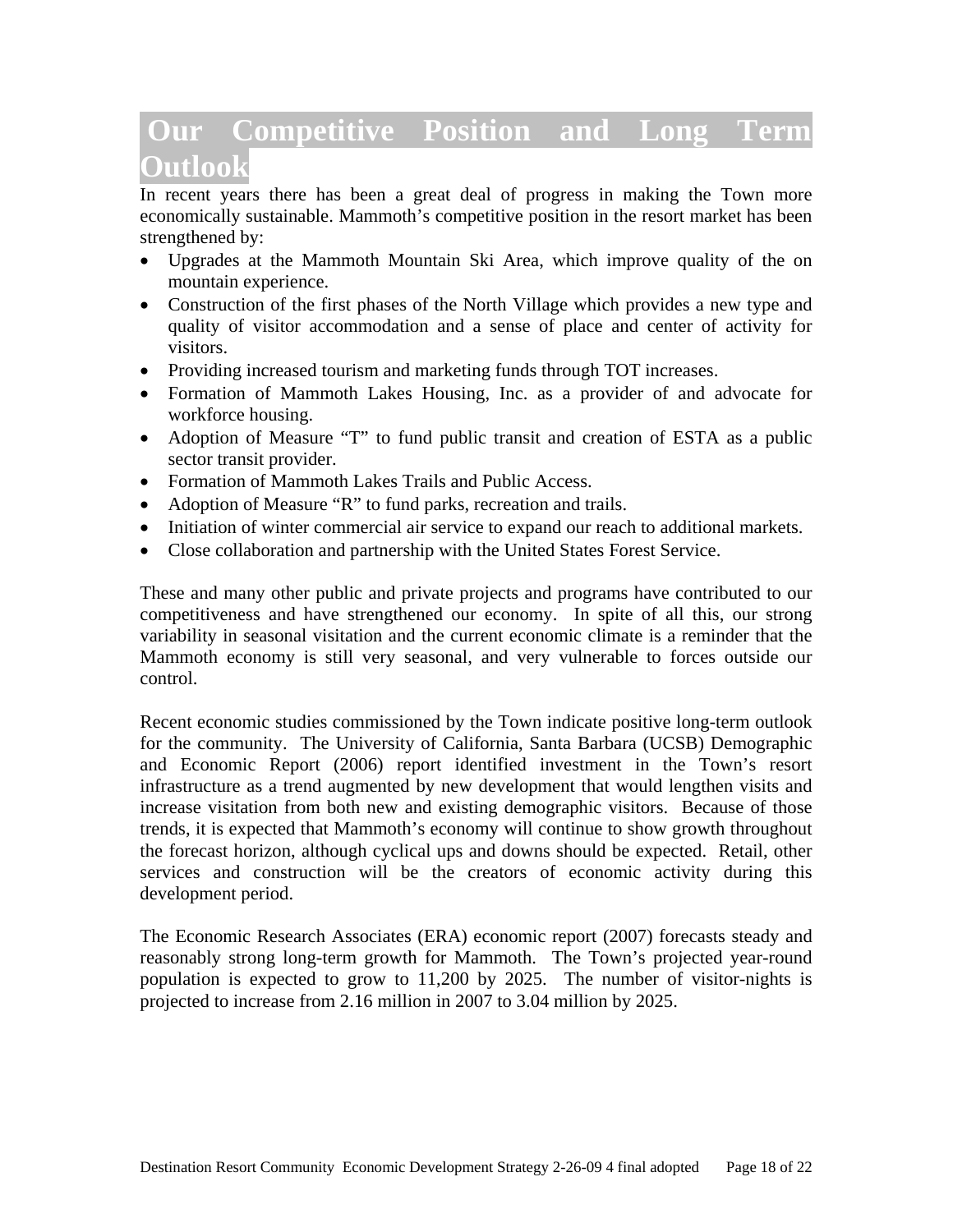## **Market Position**

Because of the limited prospects to achieve economic diversification from the recreation and visitor-based economy; the Town should expand its recreation and resort business in order to attract more visitors, especially during mid-week winter and shoulder-season periods and function as a "destination resort."

*Destination resorts* are distinguished from non-destination resorts by: the proximity of the resort to its primary market, the means by which the resort user reaches the resort, the frequency with which a user patronizes the resort, the typical length of stay, and the quality of the resort setting. Destination resorts tend to be a considerable distance from their primary markets, users travel by air rather than by car, visit infrequently (usually once a year or less and often only once), and book longer stays (often one- or two-week vacation visits). Destination resorts also tend to be located in dramatic or particularly attractive settings. Defining characteristics of destination resorts are:

- A higher ratio of hotel rooms to second homes, whereas the reverse is true for regional resorts.
- Hotel rooms tend to have a higher rate of occupancy ("hot beds") than second homes and condominiums ("cold beds").
- More upscale and expensive than regional resorts.
- A four-season resort amenity package that attracts visitors throughout the year.

The Town's market position as a destination resort requires a community and economic development strategy that is as much focused on providing affordable housing and encouraging locals to spend locally as providing additional activities for skiers and other tourists to enjoy.

## **The 2007 General Plan – The Triple Bottom Line**

The 2007 General Plan places emphasis on achieving this end: becoming a premiere, year-round resort community. The General Plan states the importance of making decisions that achieve the triple bottom line:

*"The values of the community also encompass making decisions that benefit the community's social, natural, and economic capital – the triple bottom line. Decisions that enhance all three aspects of community capital provide the greatest benefit; decisions that improve or conserve two forms of capital without diminishing the third are ideal. Decisions that only benefits one and decrease the other two forms of capital are undesirable."* 

The 2007 General Plan sets forth this vision statement and supporting values:

*"Surrounded by uniquely spectacular scenery and diverse four-season recreational opportunities, the community of Mammoth Lakes is committed to providing the very highest quality of life for our residents and the highest quality of experience for our visitors.* 

*To achieve this vision, Mammoth Lakes places a high value on:* 

*1. Sustainability and continuity of our unique relationship with the natural environment. As stewards, we support visitation and tourism as appropriate means to educate and share our*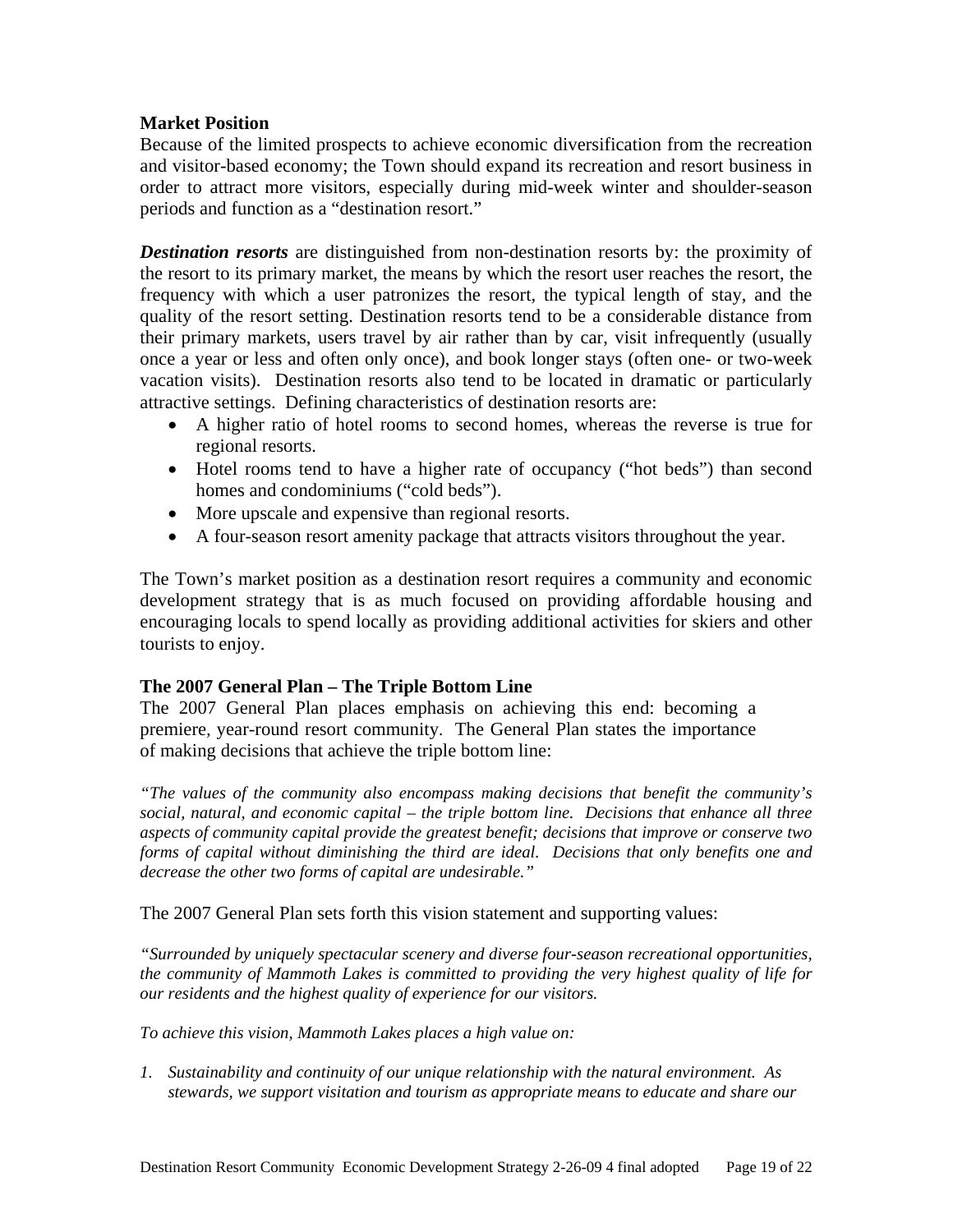*abundant resources. We are committed to the efficient use of energy and continuing development of renewable resources.* 

- *2. Being a great place to live and work. Our strong, diverse yet cohesive, small town community supports families and individuals by providing a stable economy, high quality educational facilities and programs, a broad range of community services and a participatory Town government.*
- *3. Adequate and appropriate housing that residents and workers can afford.*
- *4. Being a premier, year-round resort community based on diverse outdoor recreation, multiday events and an ambiance that attracts visitors.*
- *5. Protecting the surrounding natural environment and supporting our small town atmosphere by limiting the urbanized area.*
- *6. Exceptional standards for design and development that complement and are appropriate to the Eastern Sierra Nevada Mountain setting and our sense of a "village in the trees" with small town charm.*
- 7. *Offering a variety of transportation options that emphasize connectivity, convenience and alternatives to use of personal vehicles with a strong pedestrian emphasis.*

The General Plan Economy Element states:

*E.1 Sustainable Economy: Be a premier destination community in order to achieve a sustainable year-round economy.* 

- *Prepare an economic development strategy*
- *Re-establish year around commercial air service*
- *Marketing, promotion and special events*

*E.2 Sustainable Tourism: Achieve sustainable tourism by building on the area's natural beauty, recreational, cultural, and historic assets.*

*E.3 Diversify Economy: Achieve a more diversified economy and employment base consistent with community character.* 

- *Business and employment*
- *Education*

## **Community and Economic Principles**

Our community and economic values and principles are designed to implement the General Plan and achieve self-sustaining vitality and target improvement of the livability and quality of life in the community through economic growth. Economic growth stimulates investment, high quality jobs, and wealth. Economic growth also provides opportunities to improve community-serving amenities and upgrade the character and quality of our environs. The following values are also in line with the broad goals, policies and actions contained in the Town's General Plan: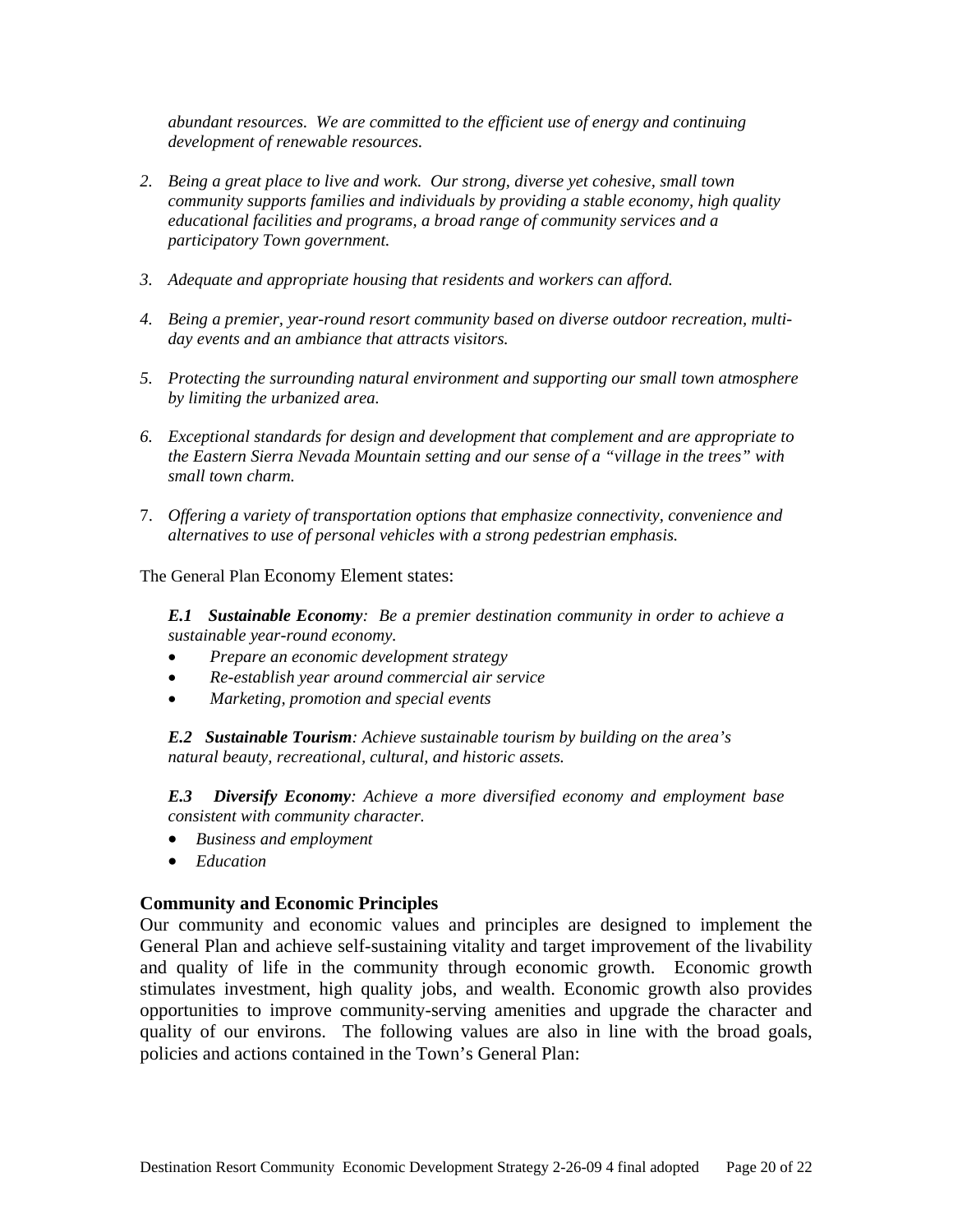*Partnership* - Create an alignment of strategic intent to collectively foster economic growth and improve the quality of life.

*People* - Develop people to power the economy. Increase educational attainment and skills, opportunities, and demand for local labor force. Recognize and increase community and business investment in, and commitment to, education.

*Place* - Improve quality of place to attract investment and occupancy by visitors and workers by establishing distinctive, quality, stable, safe and sustainable physical improvements and attractions that welcome business, commerce, tourism, employment, and wealth necessary to maintain and enhance quality of life. Increase the quality, supply and range of housing to attract and accommodate the work force.

*Positioning* - Develop and market the unique character, heritage and special attributes of the community as the premier mountain destination to visit, play, invest, work and live.

Our summary principles are:

- 1. Economic health and vitality is a critical part, but only a part, of a well-balanced community. Economic, social and natural factors (the triple bottom line) must all be taken into account in a balanced way when making any important decision about the community's future.
- 2. Tourism growth in the future will depend upon developing "destination tourism" where visitors make Mammoth Lakes their primary destination and hub for all of their activities. "Destination tourists" spend more money per capita and stay longer than stopover tourists. We must encourage both the public and private sectors to make the town a destination resort that achieves higher visitation during mid-week and shoulder seasons.
- 3. Crucial to the development of successful resort destinations is an understanding of the fundamental human desire to get away from familiar surroundings and experiences. Destination resort visitors as well as locals are looking for more varied recreational and resort options that offer a sense of authenticity, discovery, entertainment, and stimulation, composed to achieve a "Sense of Place."
- 4. The foundation of our economic prosperity is our unique quality of life-clean air and water, beautiful natural setting, abundant and accessible open space, diverse recreational opportunities, small town character, along with the personal safety and a true sense of community. We must pro-actively work to preserve and enhance these qualities to protect our future economy and way of life.
- 5. For Mammoth Lakes to remain viable for the future, major improvements in the way that people get around town are needed.